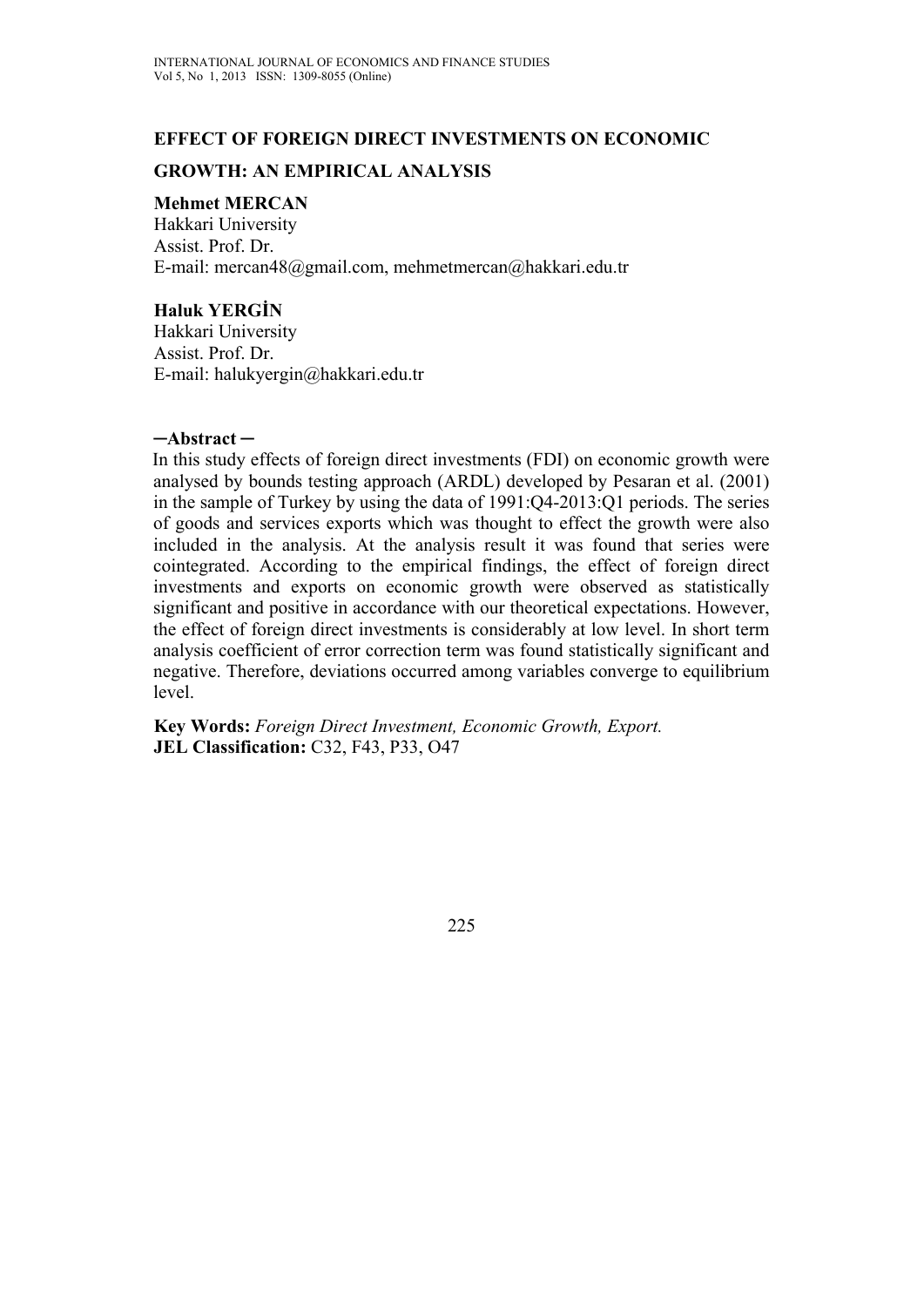## **1-Introduction**

Capital accumulation which is a restricted production factor is an important determiner in providing sustainable growth for developing countries. Foreign direct investments and free foreign trade are important instruments for the countries having insufficient capital accumulation in providing this. Economic growth differences of countries can be satisfied by transferring technologies between foreign direct investments and countries (Javornik, 2004). Because the foreign direct investment attracting country also transfers technology, qualified labour, institutional and administrative experience as well (Zhu and Tan, 2000). Technology transfer via foreign direct investment and expansion of it in production process contribute to economic growth (Grossman and Helpman, 1991).

Contributions of foreign direct investments to the national economy can be analysed in two groups. Foreign direct investments help to compensate the lack of domestic savings financing the investments (Yapraklı, 1998) and stimulate the economic growth via export channel (Sun, 1998). Also thanks to the foreign direct investments, with the increase in domestic competitive environment research and development (R&D) expenses increase, some positive externalities such as ensuring financial and commercial openness occur (Özcan and Arı, 2010).Foreign direct invested country becomes safe and investable in international market and goods produced in the country are provided to be recognized in foreign market. Competition increases with the foreign direct investments coming with new technologies and unproductive domestic companies become productive with the help of technology and human capital investments (Blomström and Wolff, 1989). Contributions of American companies in technological development of Far East countries such as Japan and Taiwan can be regarded in this context.

It is difficult for countries to sustain their economic growth in long term just depending on foreign direct investments. The most important point here is to provide the information and technology transfers coming with foreign direct investments to be internalized, developed and made them available in production process by domestic companies (Göçer, 2013).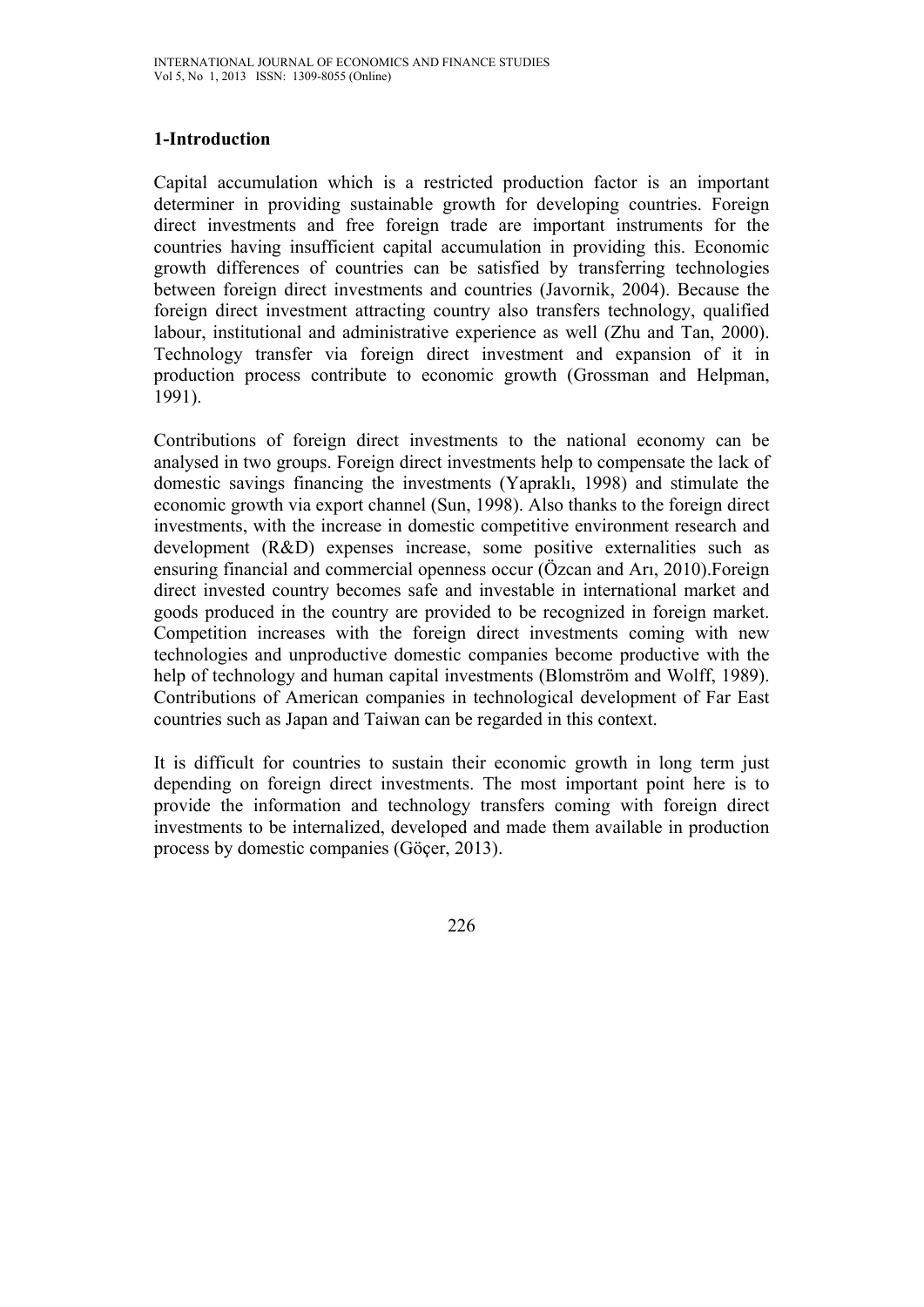Besides the contributions of foreign direct investments on economic growth, it is also claimed that they have negative effects. Foreign direct investments in the form of company combination and purchase (especially in the case of privatization of public institutions) may cause unemployment as a result of overemployed workers layoffs (Vergil and Ayaş, 2009; Peker and Göçer, 2010). Also the foreign direct investments providing their intermediate and final consumption goods from their affiliated companies abroad may increase the import, therefore the account deficit of the host country (Yalta, 2011). In the event of reduction in profit transfers and profit incomes of investing companies, moving the factory may cause high amount of capital output and reduction in employment (Mencinger, 2008).

Along with the globalization process today when economic integrations and mobility of investments have increased and open economy policies are implemented, the effects of foreign direct investments, exports and foreign trade on many macro-economic variables such as, especially economic growth of countries, employment, current account deficit, etc. have often been analysed. The general belief in literature is that foreign direct investments would contribute positively to factor prices (especially wages), factor efficiency, information and technology transfers, foreign trade balance and economic growth (Değer and Emsen, 2006).

While there is no consensus about the effect of FDI on economic growth, the view that this effect may change from one country to another and according to the developmental level, but it may generally be positive outweighs when the studies in literature are analysed. The leading studies claiming that the effect of FDI on economic growth is positive are; Papaioannou (2004), Varamini and Kalash (2010), Kottaridi and Stengos (2010), Ray (2012),Wang and Wong (2009), Değer and Emsen (2006), Li and Liu (2005), Chowdhury and Mavrotas (2005), Asheghian (2004), Zaman et al. (2012). We can represent as an example for the leading studies claiming that FDI have no effect or indirect effect on economic growth Katırcıoğlu (2009), Aslanoğlu (2002), Alıcı and Ucal (2003), Lyroudi et al. (2004).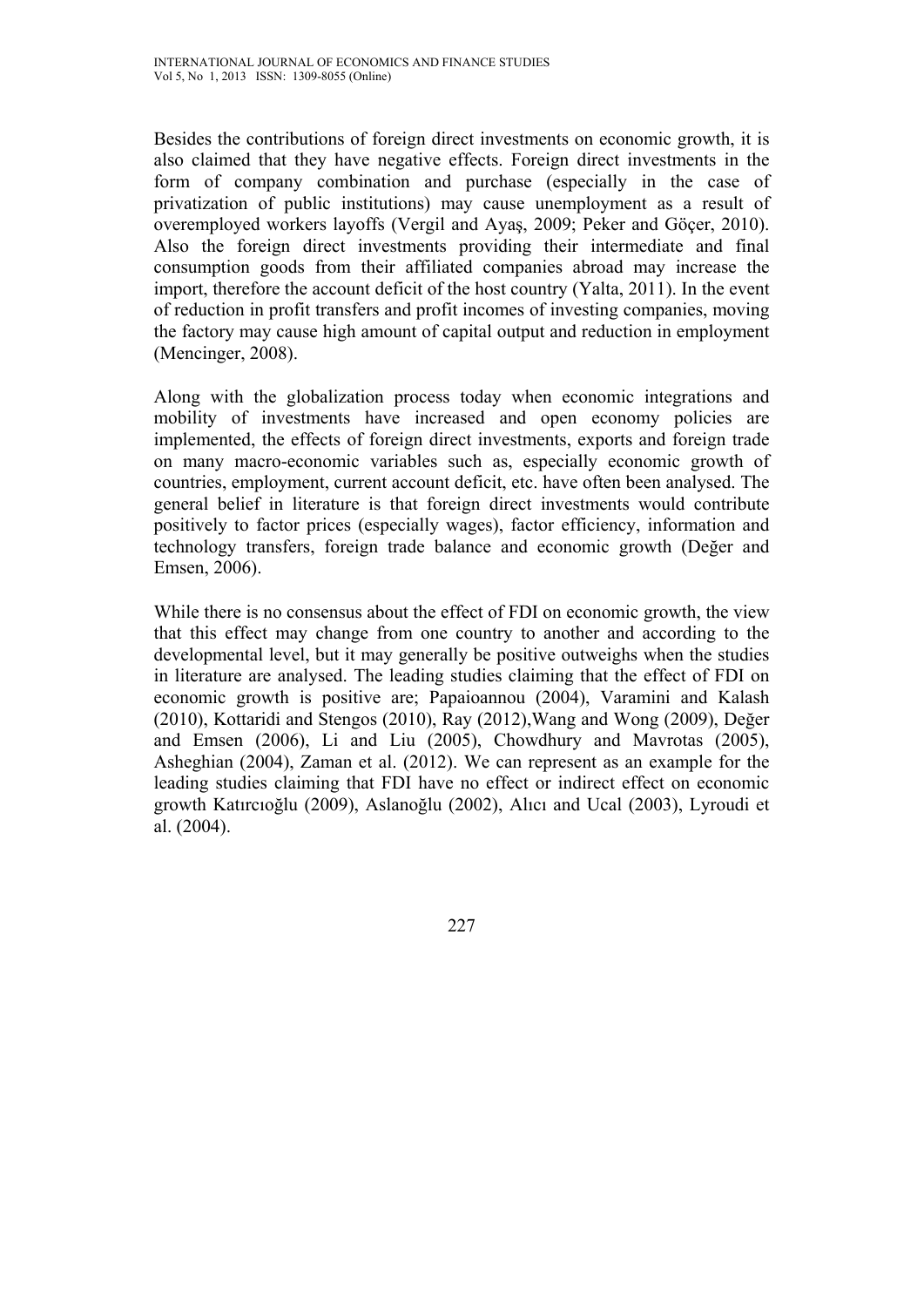# **2. Method and Empirical Findings**

In our study covering the period 1991:Q4–2013:Q1 a total three variables and quarterly data were used. In the letter symbols for the variables, *y* shows real Gross Domestic Product, *dyy* shows foreign direct investments and *x* shows good and services exports. Variables were included in the analysis as percentage change. Variables were obtained from Central Bank of the Republic of Turkey (CBRT) website (http://evds.tcmb.gov.tr/).

 In this study in order to investigate the effect of FDI on economic growth the bounds testing approach developed by Pesaran et al. (2001) was used. The series of goods and services exports which was thought to effect the growth were also included in the analysis. This approach is considered to be more useful when compared to the cointegration methods developed by Engle-Granger (1987), Johansen (1988) and Johansen-Juselius (1990). In these related methods the analysed series should have unit roots at level and they should be integrated at the same level when their difference are taken. Therefore, if one or a part of series is stationary at the level, cointegration relationship cannot be searched. However, there is no such restriction in bounds testing approach. Although the stationary levels of the series is different, the presence of cointegration relationship can be tested. Nonetheless, another advantage of the bounds testing approach is that estimation of model is possible with the data containing few observations (Narayan and Narayan, 2004:25).

Before starting the analysis, some tests and procedures about the variables in the study were carried out. First of all, stationary degrees of series were investigated by Augmented Dickey Fuller test and unit root test was carried out.

## **2.1. Unit Root Test**

In order to be stationary of a time series, its average and variance mustn't change over time and its covariance between the two periods must depend just on the distance between the two periods, but not the period that this covariance is calculated (Gujarati, 1999). Since we see spurious regression problem in the models estimated by non-stationary time series (Granger and Newbold, 1974), the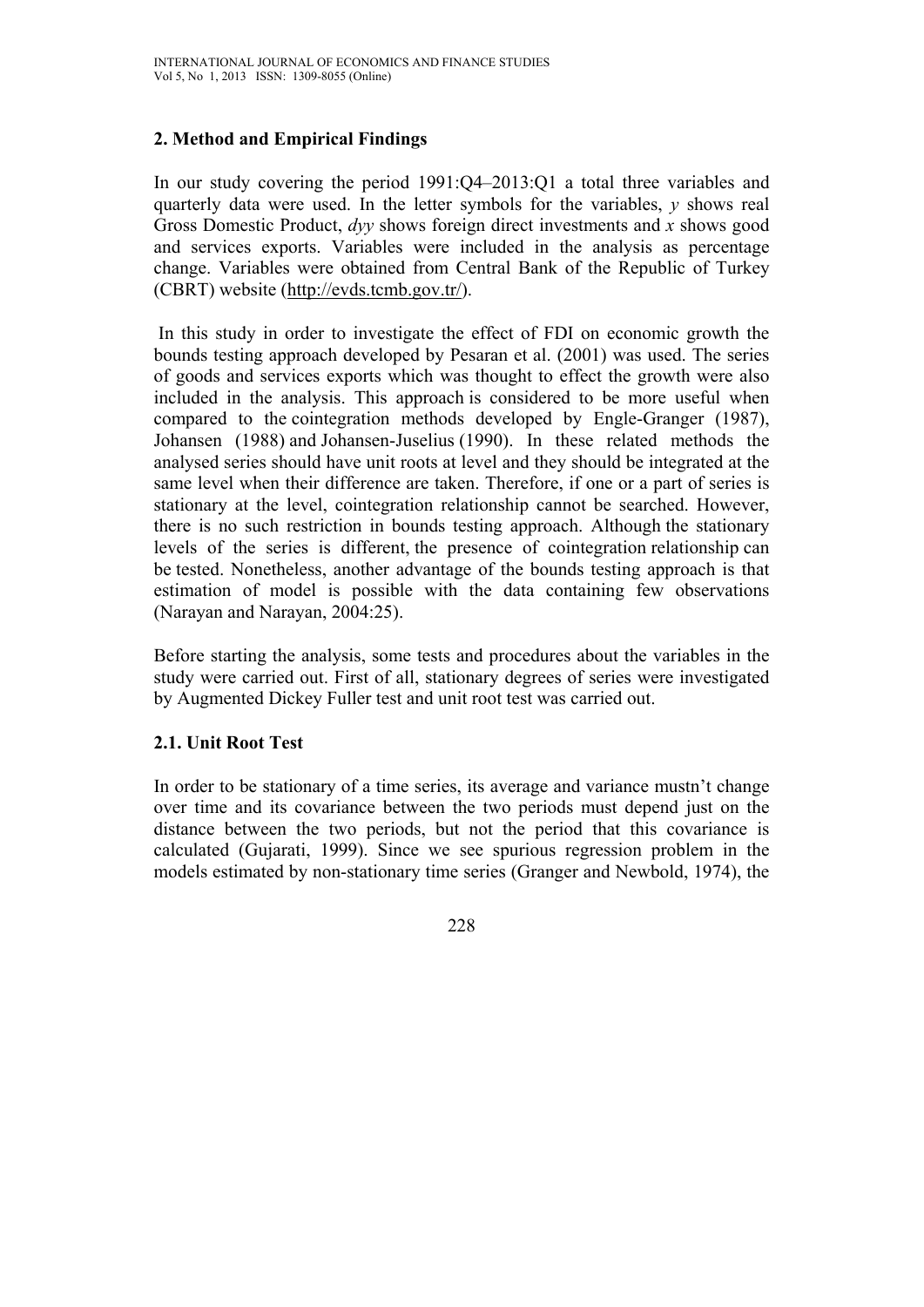results do not reflect the real relationship. In this case t and F testing results lose their validity. Therefore, it is only possible for the regression analysis performed with non-stationary time series to be significant and reflect the real relationships when there is a cointegration relationship between these time series (Gujarati, 1999).

In this study stationary degrees of variables were firstly analysed by using Dickey Fuller Test (1979). According to Table 1 presenting ADF test results, all variables are non-stationary at level in 5 % significance level. While FDI series is stationary at level, growth and exports series become stationary when their differences are taken at the first degree.

| <b>Table 1: ADF Unit Root Test Results</b> |                 |                 |                 |  |                     |                        |                         |                 |
|--------------------------------------------|-----------------|-----------------|-----------------|--|---------------------|------------------------|-------------------------|-----------------|
| <b>Variables</b>                           | <b>ADF</b> Test |                 | <b>ADF</b> Test |  | <b>ADF</b> Test     | <b>Critical Values</b> |                         |                 |
|                                            |                 |                 |                 |  |                     | $\frac{6}{1}$          | $\frac{0}{6}$           | $\frac{9}{6}10$ |
|                                            | $-3.13[4]$      | dvv             | $-11.57[0]$     |  | $x = -2.12[9]$      |                        | $-4.07$ $-3.46$ $-3.15$ |                 |
| $\Delta y$                                 | $-7.92[3]$      | $\varDelta$ dvv | $-8.34[3]$      |  | $\Delta x$ -3.00[7] |                        | $-3.51$ $-2.89$ $-2.58$ |                 |

**Note:** Δ symbol shows that the first differences of variables were taken. The values in [ ], shows the optimal lag length determined according to Akaike information criterion (AIC) for ADF test.

## **2.2. Cointegration Test**

Level values of many variables are non-stationary. If there is a cointegration relationship between series, in other words series move together in long term, a spurious regression problem will not be faced in the analysis to be carried out by level values (Pesaran et al. 2001; Gujarati, 1999). However, dynamic behaviours of variables moving together in long term show some deviations from the equilibrium relationship (Enders, 1996).This is a basic characteristics of cointegrated variables and plays a determining role on short term dynamics. The dynamic model appearing along with this process is called as error correction model (Enders, 1995). In order to implement the bounds testing approach an unrestricted error correction model (UECM) is firstly set up. The adapted form of this model to our study is as follows: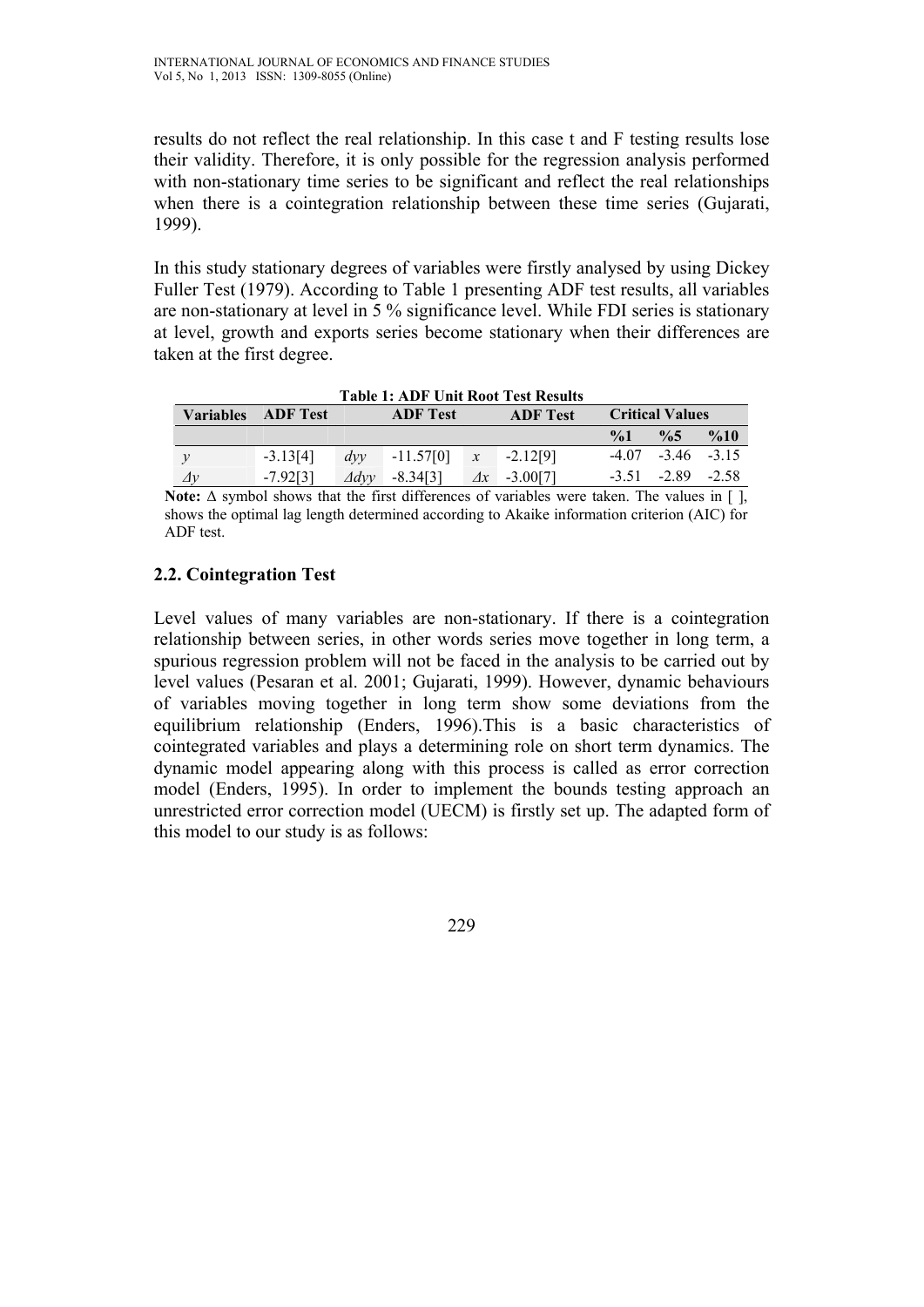$$
\Delta y_{t-} \alpha_0 + \sum_{i=1}^m \alpha_{1i} \Delta y_{t-i} + \sum_{i=0}^m \alpha_{2i} \Delta dy y_{t-i} + \sum_{i=0}^m \alpha_{3i} \Delta x_{t-i} + \alpha_4 y_{t-1}
$$
  
+  $\alpha_5 \alpha y y_{t-1} + \alpha_6 x_{t-1} + u_t$  (1)

where *m* stands the optimum lag length,  $\Delta$  stands for the difference operator,  $u_t$ stands for the error term and others with the abbreviated letters stand for the meanings in variable definitions. Optimum lag length in this study was determined by means of Akaike information criterion (AIC). According to Kamas and Joyce (1993), there must not be autocorrelation between the error terms of the model in the optimum lag length, so that the test would give reliable results. When successive dependency problem occurs in the minimum lag length of AIC, a higher AIC value of lag length is taken as the optimum lag length. The maximum lag length was taken as eight, the optimum lag length for the bounds testing was determined as five and it was observed that there is no autocorrelation in this lag length.

After determining the lag length, the process to test the cointegration relationship between variables started. The cointegration relationship between variables in the bounds testing approach is carried out via testing the null  $(H_0: \alpha_4 = \alpha_5 = \alpha_6 = 0)$ hypothesis. Acceptance or rejection of the null hypothesis is determined by F test. The calculated F statistics value is compared to the upper and lower critical table values in Pesaran et al. (2001). In the first case, if the calculated F statistics value is lower than the lower critical value, it is decided that there is no cointegration relationship between the series. In the second case, if the calculated F statistics value is between the lower and upper critical value, a precise interpretation cannot be made, in other words we are ambivalent. In this case alternative cointegration methods should be tried. Finally, if the calculated F statistics value is more than table upper critical value, it is decided that there is a cointegration relationship between the series. According to this, in order to test the  $H_0$  hypotesis, calculated F statistical value is compared to the critical values obtained from Pesaran et al. (2001) in Table 2. These critical values are given for one independent variable and 1% of significance.

| <b>Table 2: Bounds Testing Results</b> |  |         |                         |  |  |
|----------------------------------------|--|---------|-------------------------|--|--|
|                                        |  | F stat. | Lower Limit Upper limit |  |  |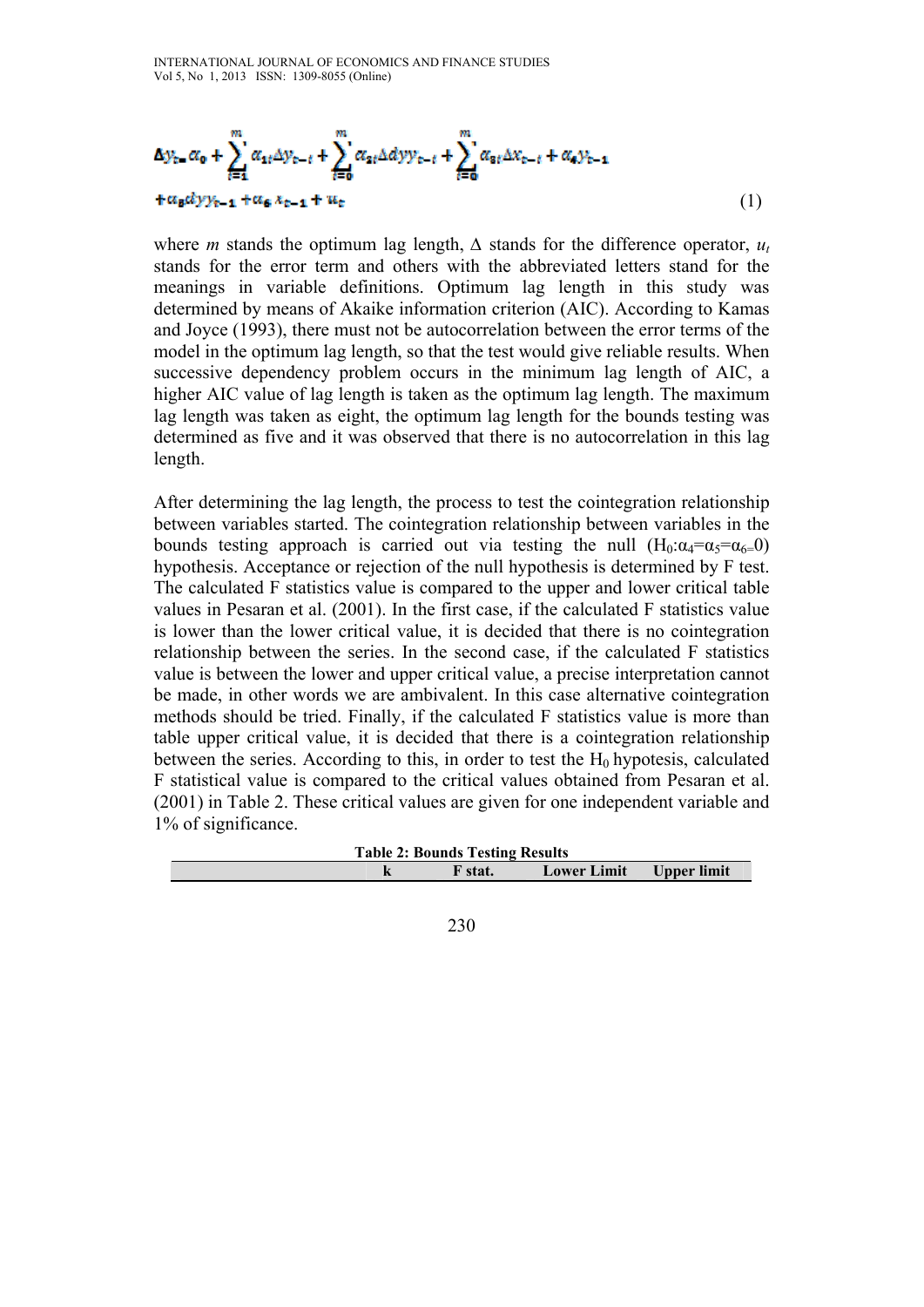| <b>Constant Model</b>           | , 40 |      |  |
|---------------------------------|------|------|--|
| <b>Constant and Trend Model</b> | .44  | 2.63 |  |

**Note**: k, stands for the number of independent variable. Critical values are taken from Table CI(ii) and CI(iii) in Pesaran et al. (2001:300).

In Table 2 the calculated F statistics can be seen as higher than upper critical value. In this case,  $H_0$  hypothesis is rejected and it is found that there is a cointegration relationship between the variables. Thus, because the cointegration relationship is determined, estimation process of the autoregressive distributed lag (ARDL) models started in order to investigate the long and short term relationships between the variables.

#### **2.3. Long Term Analysis**

ARDL model which is set up to analyse the long term relationship is formulated as follows:

$$
y_{t-} \alpha_0 + \sum_{i=1}^{m} \alpha_{1i} y_{t-i} + \sum_{i=0}^{n} \alpha_{2i} dy y_{t-i} + \sum_{i=0}^{n} \alpha_{3i} x_{t-i} + u_t
$$
 (2)

where  $m,n$  and  $r$  are lag lengths and they are determined by using AIC. This transaction was carried out with the method that Kamas and Joyce (1993) proposed in their causality analyses so as to determine lag length. According to this, first of all, regression of the dependent variable was made according to its own regressive values, and the lag length of without autocorrelation model, which gives the lowest AIC value, was found. Then, by keeping the identified lag length of dependent variable stationary, regression models were formed with all possible regressions of the first independent variable, and by taking AIC value into consideration, regression number of this independent variable was identified. Optimum regression number was obtained by repeating similar transactions for other variables. According to this, a long term ARDL(5.2.3) model was determined for the constant and constant and trend models.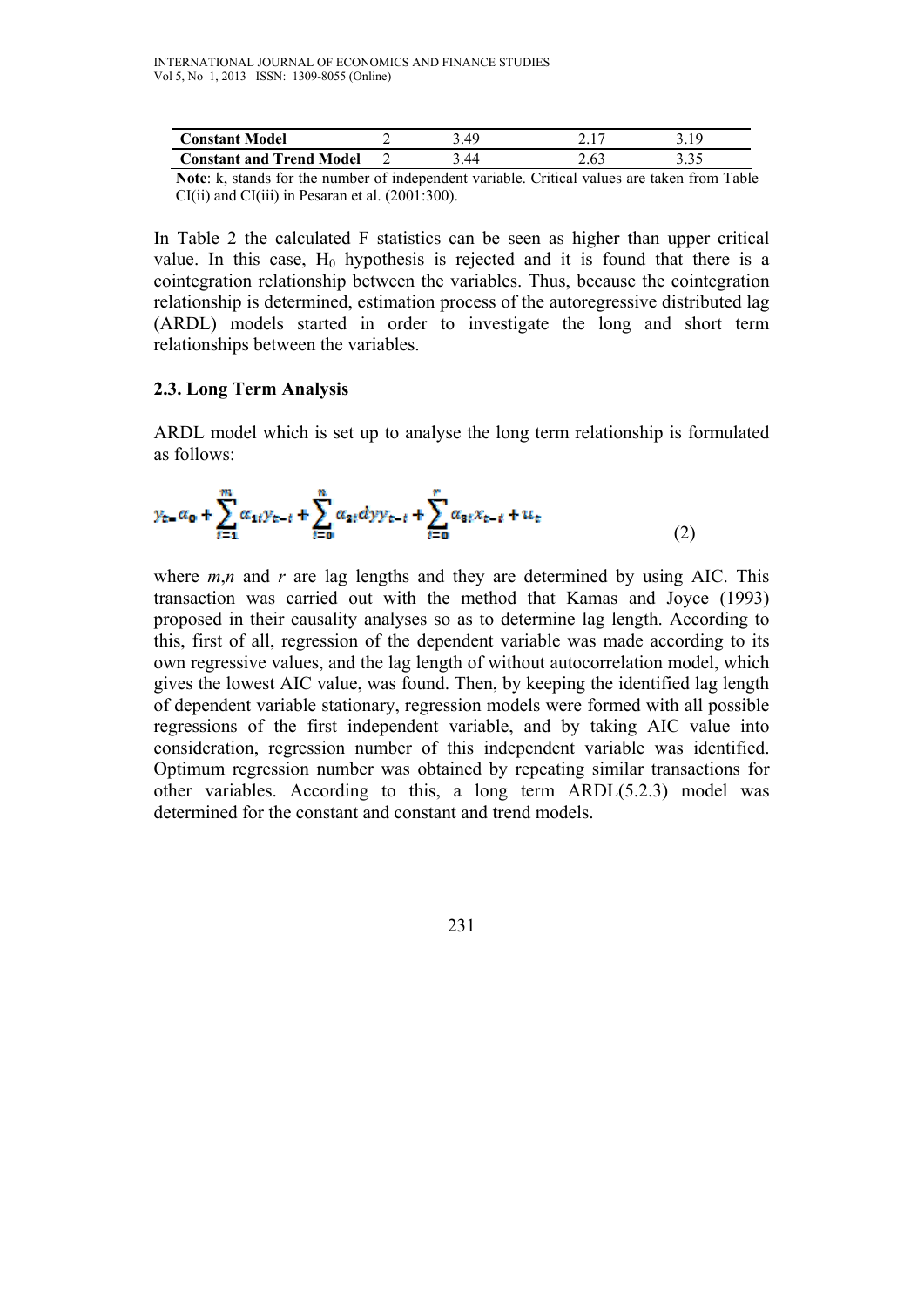Diagnostic testing results of the model show that the estimation is successful. Breusch-Godfrey autocorrelation test, White heteroscedasticity test, Jarque-Bera normality test and Ramsey rest test statistics are at acceptable level.

In Table 3 the estimation results of the long term ARDL models and the long term coefficients calculated depending on these results are presented. According to Table 3, coefficients of FDI and exports variables are statistically significant and interpretable and it affected the economic growth positively in accordance with our theoretical expectations in both models. A 100% of increase in FDI and exports increases the economic growth with the rate of 2% and 12% in order. This result is interpreted as an important proof that FDI and exports have effects on economic growth. However, the effect of FDI on growth is too low in both models.

| Table of Estimation Results and Coemeteins of Equal Term Trippe Model |                                     |                                     |                                              |                                                                              |  |  |
|-----------------------------------------------------------------------|-------------------------------------|-------------------------------------|----------------------------------------------|------------------------------------------------------------------------------|--|--|
|                                                                       | <b>Constant Model ARDL (5.2.3)</b>  |                                     | <b>Constant and Trend Model ARDL (5.2.3)</b> |                                                                              |  |  |
| <b>Variables</b>                                                      | Coefficient                         | t-statistics                        | Coefficient                                  | t-statistics                                                                 |  |  |
| $\frac{dy}{y}$                                                        | 0.0272                              | $14244***$                          | 0.0254                                       | $1.3877***$                                                                  |  |  |
| $\mathcal{X}$                                                         | 0.1205                              | 1.8819**                            | 0.1201                                       | 1.8745**                                                                     |  |  |
|                                                                       | 2.1283                              | $1.6784**$                          | 1.3837                                       | 0.6345                                                                       |  |  |
| <b>Diagnostic Tests</b>                                               |                                     |                                     |                                              |                                                                              |  |  |
| $R^2=0.73$                                                            |                                     | $\chi^2_{BGAB}(2) = 0.39(0.67)$     | $R^2=0.73$                                   | $\chi^2_{\text{BGAB}}(2) = 0.37(0.69)$<br>$\chi^2_{\text{WDV}} = 1.11(0.36)$ |  |  |
| $\overline{R}^2$ = 0.69                                               |                                     | $\chi^2$ <sub>WDV</sub> =1.08(0.38) | $\overline{R}^2$ = 0.68                      |                                                                              |  |  |
| $F.ist.=15.87(0,00)$                                                  | $\chi^2$ <sub>JBN</sub> =0.86(0.64) |                                     | $F.ist = 14.49(0,00)$                        | $\chi^2$ <sub>JBN</sub> =0.51(0.77)                                          |  |  |
| $DW=1.84$                                                             |                                     | $\chi^2$ RRMKH $(2)=2.43(0.01)$     | $DW=1.84$                                    | $\chi^2$ RRMKH $(2)=2.41(0.01)$                                              |  |  |

**Table 3: Estimation Results and Coefficients of Long Term ARDL Model**

**Note:**  $\chi^2_{BGAB}$ ,  $\chi^2_{WDY}$ ,  $\chi^2_{JBN}$  and  $\chi^2_{RRMKH}$  Breusch-Godfrey autocorrelation, White heteroscedasticity, Jarque-Bera normality test and Ramsey rest test statistics in order. The values in parentheses shows prob. values. \*\* and \*\*\* show  $5\%$  and  $10\%$  significance levels in order.

#### **2.4. Short Term Analysis**

Short term relationship between variables was again investigated by means of ARDL Error Correction Model based on bounds testing approach. According to this, adapted version of the model to our study is formulated as:

$$
\Delta y_{t-} \alpha_0 + \alpha_1 \sigma c_{t-1} + \sum_{i=1}^m \alpha_{2i} \Delta y_{t-i} + \sum_{i=0}^m \alpha_{3i} \Delta dy y_{t-i} + \sum_{i=0}^r \alpha_{4i} \Delta x_{t-i} + u_t \tag{3}
$$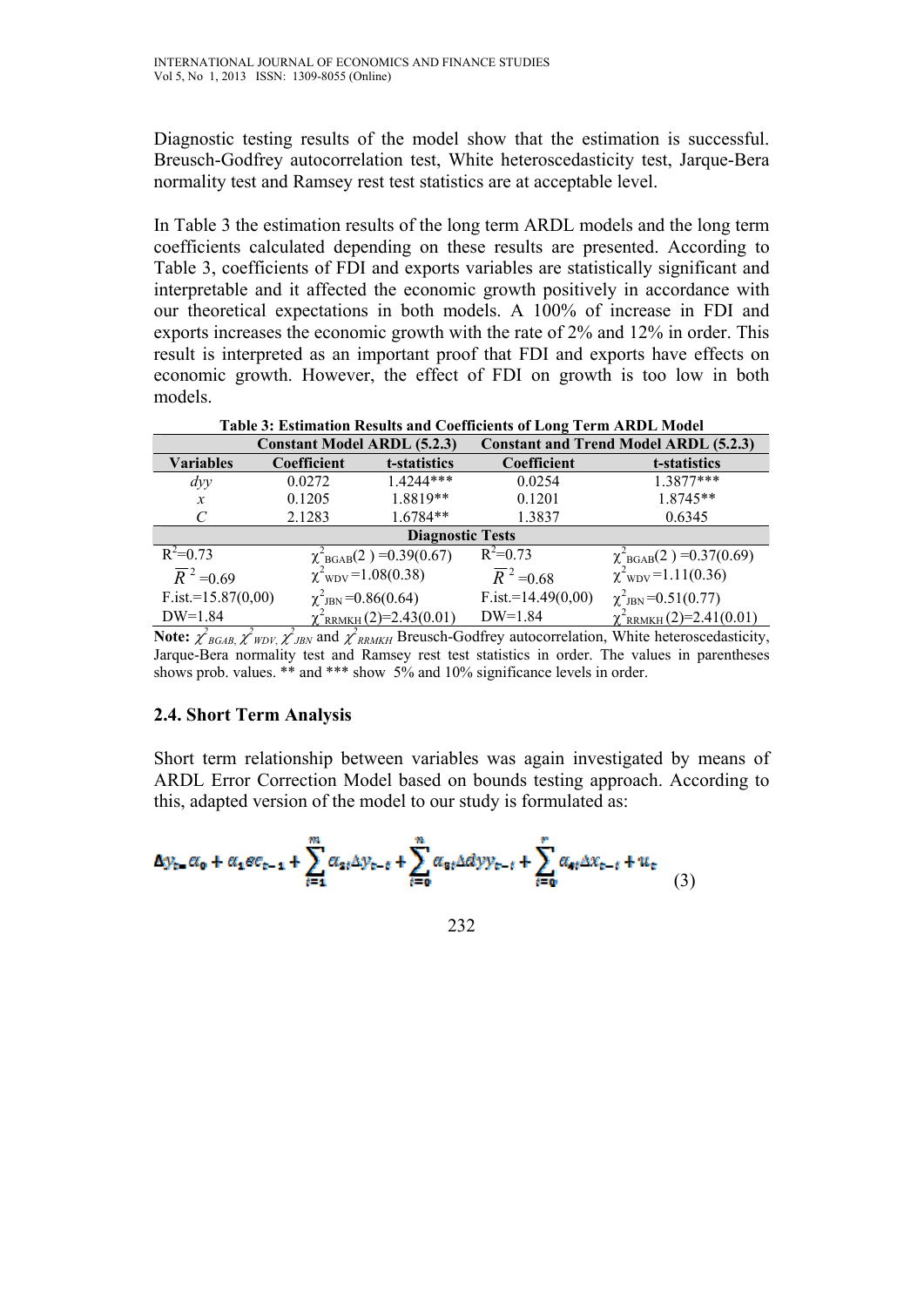$DW=1.84$ 

 $F=8.45(0.00)$ 

where,  $ec_{t-1}$  is error correction terms and it stands for one term lagged series of error terms series which is obtained from long term relationship. This coefficient for this variable points out how many of the deviations in short period will improve after one term. If the sign of this coefficient is negative, deviations occurring in the series will converge to the long term balance value; if it is positive, it will diverge from the long term balance value.

In this model, while the lag lengths of the variables are determined, the process in determining the long term ARDL model is repeated. For short term bounds testing ARDL(4.1.2) models were determined for the constant and constant and trend models.

Estimation results of ARDL(4.1.2) models are presented in Table 4. Diagnosis test results of the model show that estimation is successful. Breusch-Godfrey autocorrelation test, White heteroscedasticity test, Jarque-Bera normality test and Ramsey rest test statistics are at acceptable level.

| TADIC 1. ETTUT CUTTUMUM TUTING ANU DIAZMUSING TUSIS UT SHUTU TUTIN TIIMDE 1.1.4 FITUULIS |                                          |                        |                                                                              |  |  |  |  |
|------------------------------------------------------------------------------------------|------------------------------------------|------------------------|------------------------------------------------------------------------------|--|--|--|--|
| <b>Models</b>                                                                            | <b>Error Correction Term Coefficient</b> |                        | t-statistics                                                                 |  |  |  |  |
| Constant                                                                                 |                                          | $-0.4037$              | $-3.9283*$                                                                   |  |  |  |  |
| <b>Constant and Trend</b>                                                                |                                          | $-0.4061$              | $-3.9576*$                                                                   |  |  |  |  |
| <b>Diagnostic Tests</b>                                                                  |                                          |                        |                                                                              |  |  |  |  |
| $R^2 = 0.54$                                                                             | $\chi^2_{\rm BGAB}(2) = 0.36(0.72)$      | $R^2 = 0.54$           |                                                                              |  |  |  |  |
| $\overline{R}^2$ =0.48                                                                   | $\chi^2$ <sub>WDV</sub> =1.23(0.28)      | $\overline{R}^2$ =0.48 | $\chi^2_{\text{BGAB}}(2) = 0.31(0.73)$<br>$\chi^2_{\text{WDV}} = 1.30(0.24)$ |  |  |  |  |

**Table 4: Error Correction Terms and Diagnostic Tests of Short Term ARDL(4.1.2) Models** 

**Note**:  $\chi^2_{BGAB}$ ,  $\chi^2_{WDY}$ ,  $\chi^2_{JBN}$  and  $\chi^2_{RRMKH}$  Breusch-Godfrey autocorrelation, White heteroscedasticity, Jarque-Bera normality test and Ramsey rest test statistics in order. The values in parentheses shows prob. values. \* show 1% significance level.

 $\chi^2$ <sub>JBN</sub>=0.51(0.77)

 $\chi^2_{RRMKH}(1)=2.45(0.01)$ 

 $\chi^2_{\text{JBN}}=0.86(0.64)$  DW=1.84<br>  $\chi^2_{\text{PDMVU}}(1)=2.48(0.01)$  F=8.49(0.00)

 $\chi^2_{\rm RRMKH}(1)=2.48(0.01)$ 

As can be seen in Table 4, coefficient of error correction term in both models is statistically significant and negative as expected. Therefore, the error correction term of the model works. In other words, the deviations in short term moving together with the series in long term disappear and series converge to long term balance value again.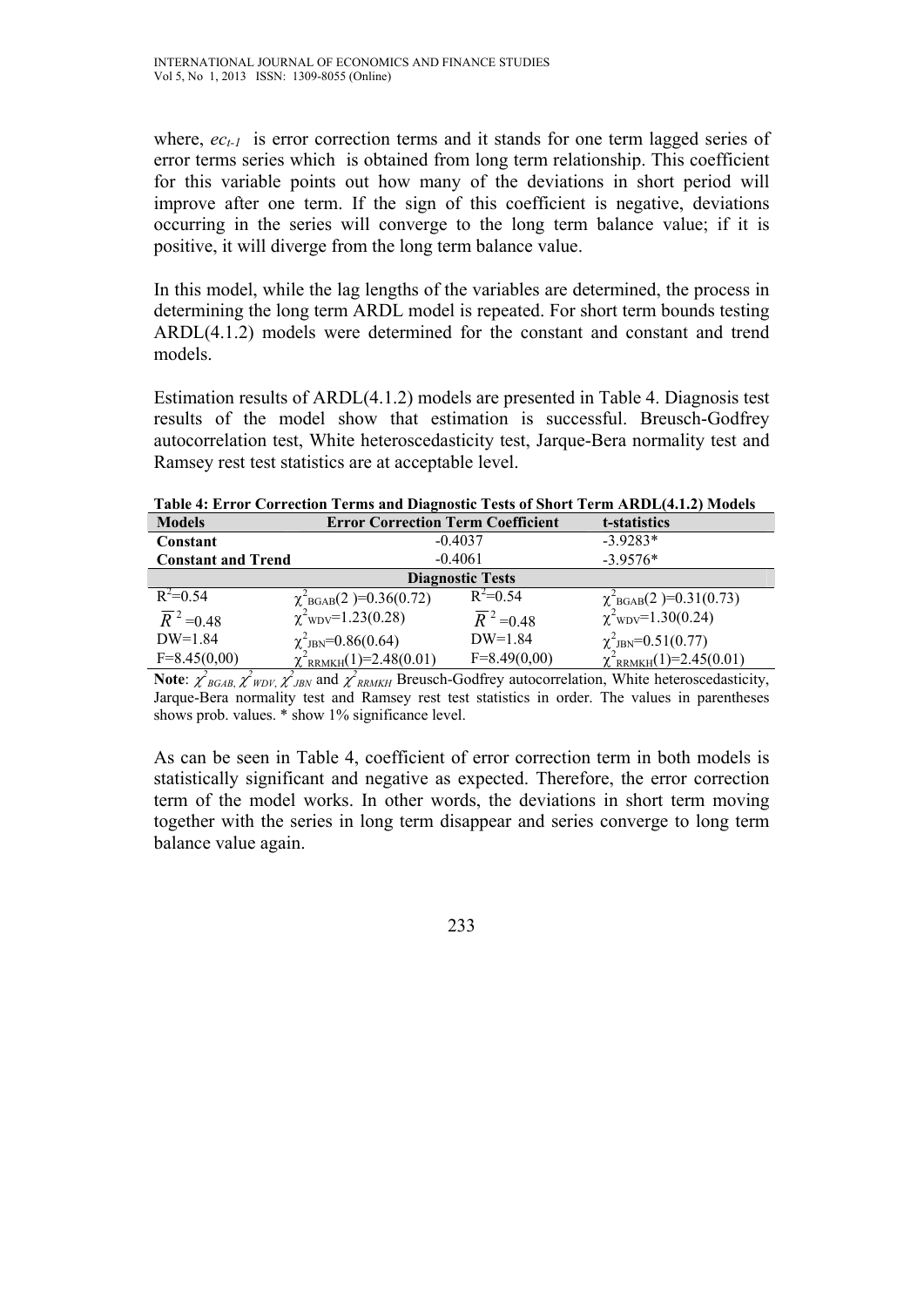## **3. Result and Policy Implications**

In this study effect of FDI on economic growth in Turkish economy was investigated with ARDL bounds testing approach by using the data of 1991:Q4- 2013:Q1 periods. Exports series which is thought to affect the growth was also included to the model. It was found that there was a cointegration relationship between the series. Long and short term relationships between series were analysed with ARDL method based on the bounds testing. At the analysis results, it was found that FDI and exports affected the economic growth at the statistically significant level and positively. However, the effects of FDI on the growth is highly low. The effect of exports is higher than FDI. In short term analysis it was found that error correction mechanism of the model works, in other words the deviations in short term moving together with the series in long term disappeared and series converged to long term balance relationship.

As a result, it was observed that FDI and exports in Turkey affected the economic growth positively in accordance with our expectations. A 100% of increase in FDI and exports increases the economic growth with the rate of 2% and 12% in order. Implementation of stimulations, foreign exchange policies and legal regulations stimulating the exports and decreasing the dependency on intermediate input imports by the decision makers will provide the sustainable growth. The effect of FDI on the economic growth is very low as opposed to our expectations. Unstable and low amount of FDI to Turkey and being most of the FDI the privatization of public institutions rather than establishing a new factory can be the reason for this. In order to reach high and sustainable growth rate like Asian countries (China, India), Turkey should attract more FDI. In order to attract FDI it would be appropriate to provide economic and political stability, to implement the necessary investment stimulations and legal and structural regulations and to present the country necessarily. In fact, credit rating of Turkey in November, 2012 rose to the investment-grade for the first time thanks to the strong economic program carried on since 2011.

#### **References**

Alıcı, Aslı Akgüç and Meltem Şengün Ucal (2003), "Foreign Direct Investment, Exports and Output Growth of Turkey: Causality Analysis", *European Trade*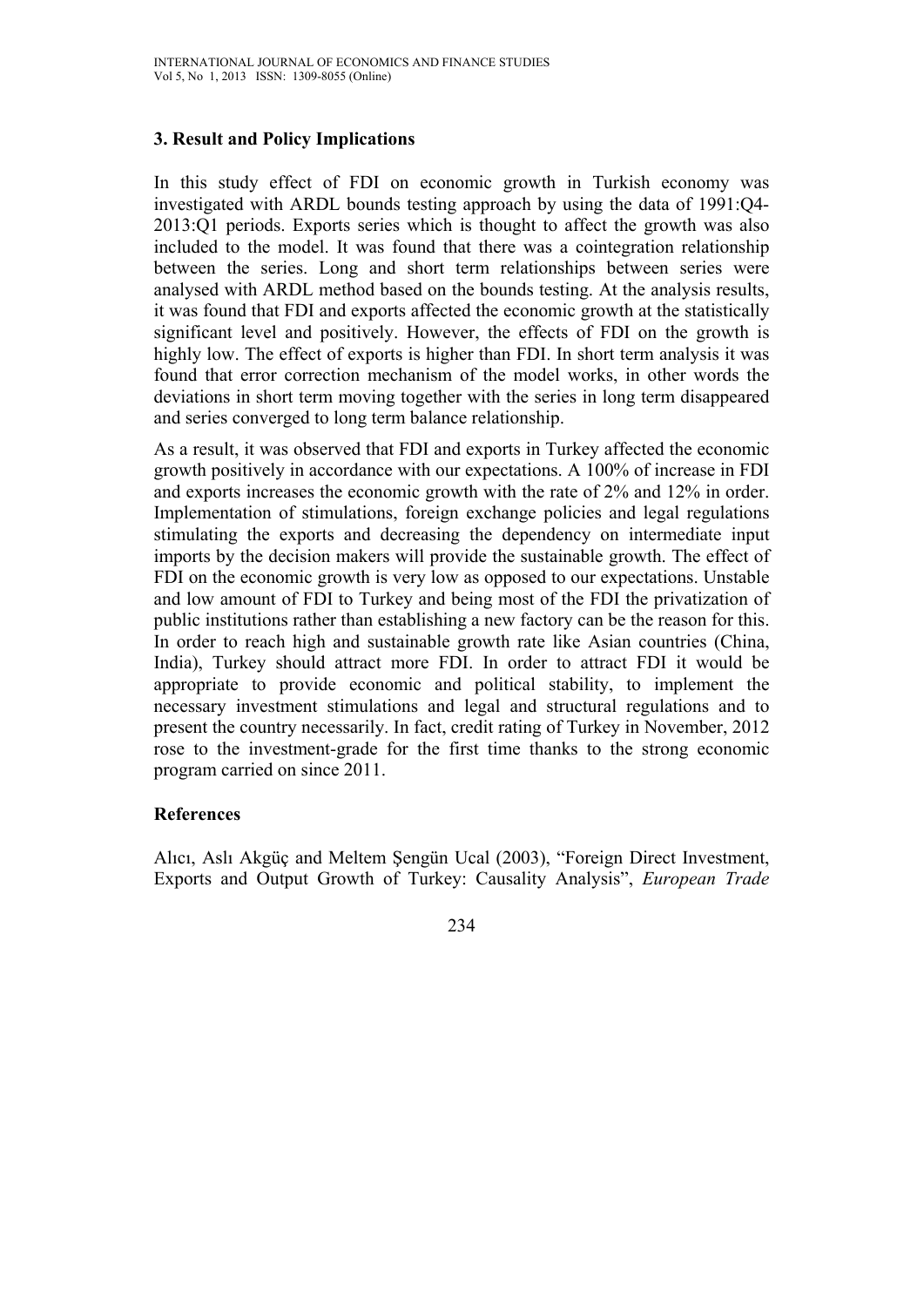*Study Group (ETSG) Fifth Annual Conference, Universidad Carlos III de Madrid*,p.1-17.

Asheghian, P. (2004), "Determinants of Economic Growth in the United States: The Role of Foreign Direct Investment", *The International Trade Journal,* Vol: 18, No: 1, pp. 63-83.

Aslanoğlu, Erhan (2002), "The Structure and the Impact of Foreign Direct Investment in Turkey", Marmara Üniv. İİBF. Dergisi, Cilt: 17, Sayı: 1, pp. 31-46. Blomström, M. and Wolff, E. N. (1989) "Multinational Corporations And Productivity Convergence In Mexico", *C.V. Starr Center for Applied Economics, Working Papers*, pp. 89-28, New York University.

Chowdhury, Abdur and George Mavrotas (2005), "FDI&Growth: What Causes What?", United Nation University, WIDER, Research Paper No: 2005/25, p. 1- 10.

Değer, M. K. ve Emsen, Ö. S. (2006), "Geçiş Ekonomilerinde Doğrudan Yabancı Sermaye Yatırımları ve Ekonomik Büyüme İlişkileri: Panel Veri Analizleri (1990- 2002)", *C.Ü. İktisadi ve İdari Bilimler Dergisi*, 7(2).

Dickey, D. and Fuller, W. A. (1979). Distribution of the Estimates for Autoregressive Time Series with a Unit Root. *Journal of the American Statistical Association*, Vol:74, pp. 427-431.

Enders, W. (1995). Applied Econometric Time Series.1<sup>rd</sup> edition, Wiley, New York.

Enders, W. (1996). Rats Handbook for Econometric Time Series. John Willey and Song Inc.

Göçer, İ. (2013), "Ekonomik Büyümenin Belirleyicileri: Sınır Testi Yaklaşımı", *Siyaset, Ekonomi ve Yönetim Araştırmaları Dergisi,* Vol:1(1), pp. 75-87.

Granger, C.W.J. (1969). Investigating causal relation by econometric and crosssectional method. *Econometrica*, Vol:37, pp.424-438.

Granger, C. W. J. and Newbold, P. (1974). Spurious Regressions in Econometrics. *Journal of Econometrics*, Vol:2(2), pp.111-120.

Grossman, G. and Helpman, E. (1991) *Innovation and Growth in the Global Economy*, Cambridge, MIT Press, No. 1, Chapters: 1-5.

Gujarati, D. N. (1999). Temel Ekonometri, (Çev. Ü. Şenesen ve G. G. Şenesen). İstanbul: Literatür Yayınları.

Javorcik, B. S. (2004) "Does Foreign Direct Investment Increase the Productivity of Domestic Firms? In Search of Spillovers through Backward Linkages", *The American Economic Review*, Vol: 94(3), pp. 605-627.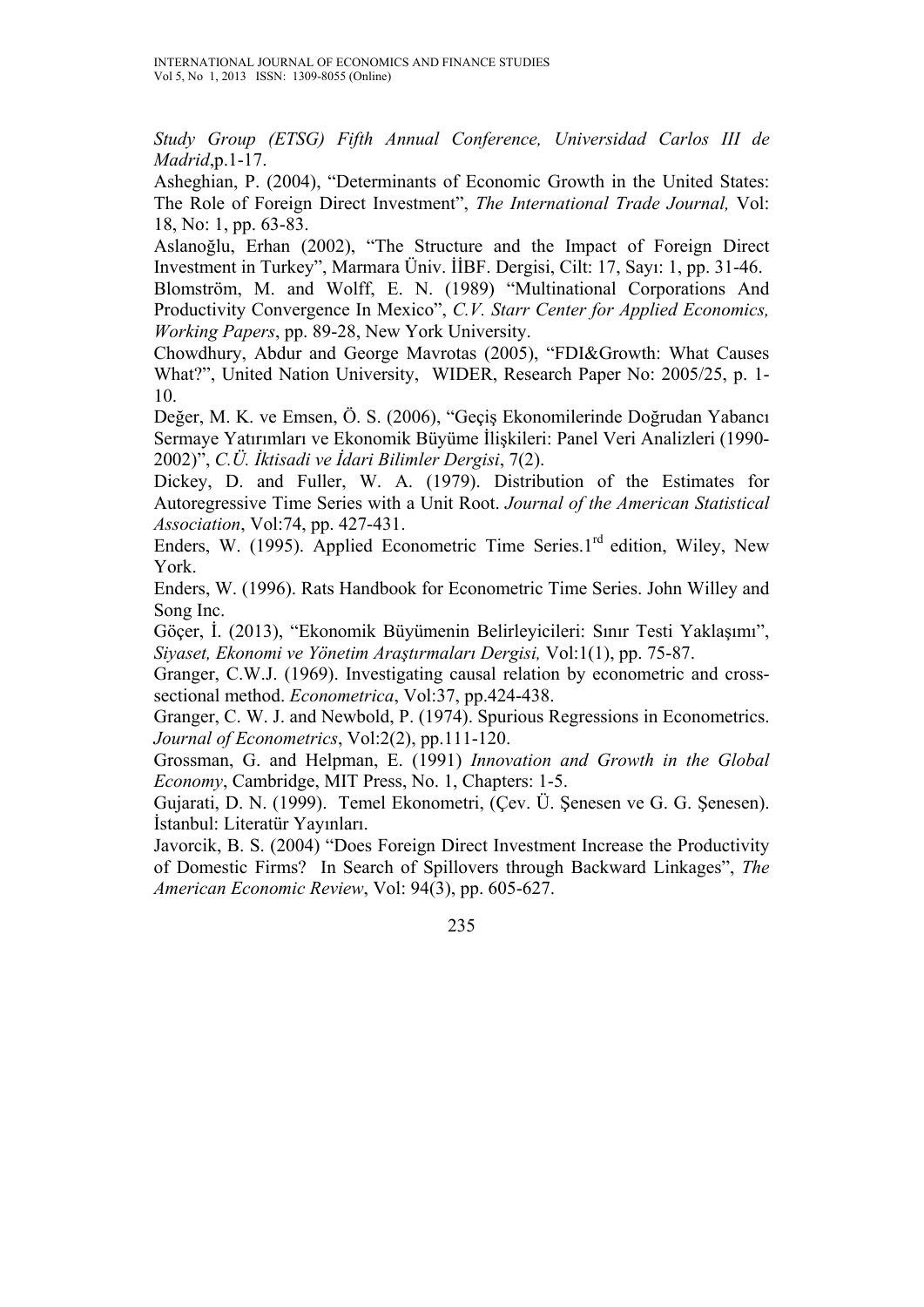Johansen, S. and Juselıus, K. (1990). Maximum Likelihood Estimation And Inference on Cointegration with Application to the Demand for Money. *Oxford Bulletin of Economic and Statistics*, Vol:(52), pp.169-210.

Johansen, S. (1988). Statistical Analysis of Cointegration Vectors. *Journal of Economic Dynamic and Control*, Vol:(12), pp.231-254.

Katırcıoglu, Salih (2009), "Foreign Direct Investment And Economic Growth In Turkey: an Empirical Investigation By The Bounds Test For Co-Integration And Causality Tests", *Izvorni Znanstveni Rad, UDK* 339.727.22:338.1(560).

Kottaridi, C. ve Stengos, T. (2010) "Foreign Direct Investment, Human Capital And Non-Linearities in Economic Growth", *Journal of Macroeconomics*, Elsevier, Vol:32(3), pp.858-871.

Li, Xiaoying and Xiaming Liu (2005), "Foreign Direct Investment and Economic Growth: An Increasingly Endogenous Relationship", *World Development*, Vol: 33, No: 3, pp. 393-407.

Lyroudi, Katerina, John Papanastasiou and Athanasios Vamvakidis (2004), "Foreign Direct Investment and Economic Growth in Transition Economics", *South Eastern Europe Journal of Economics*, Vol:1, pp.97-110.

Mencinger, J. (2008) "Direct and Indirect Effects of FDI on Current Account", *International Centre For Economic Research, Working Paper*, No:16.

Narayan, P. and Narayan, S. (2004). Estimating Income and Price Elasticities of Imports for Fiji in a Cointegration Framework. *Economic Modelling*, 22: 423-438. Özcan, B. ve Arı, A. (2010), "Doğrudan Yabancı Yatırımların Belirleyicileri

Üzerine Bir Analiz: OECD Örneği", *Ekonometri ve İstatistik*, Vol:12, pp. 65–88

Papaioannou, Sotiris K. (2004), "FDI and ICT Innovation Effects on Productivity Growth: A Comparison between Developing and Developed Countries", http://www.fep.up.pt/conferences/earie2005/cdrom/Session%20II/II./papaioannou .pdf, 22.10.2012.

Peker, O. ve Göçer, İ. (2010), "Yabancı Doğrudan Yatırımların Türkiye'deki İşsizliğe Etkisi: Sınır Testi Yaklaşımı", *Ege Akademik Bakış*, 10(4), pp. 1187- 1194.

Pesaran, M., Shin, Y. and Smith, R. J. (2001). Bounds Testing Approaches to the Analysis of Level Relationships. *Journal of Applied Econometrics*, 16: 289-326.

Ray, Sarbapriya (2012), "Impact of Foreign Direct Investment on Economic Growth in India: A Co integration Analysis", *Advances in Information Technology and Management*, Vol:2(1), pp.187-201.